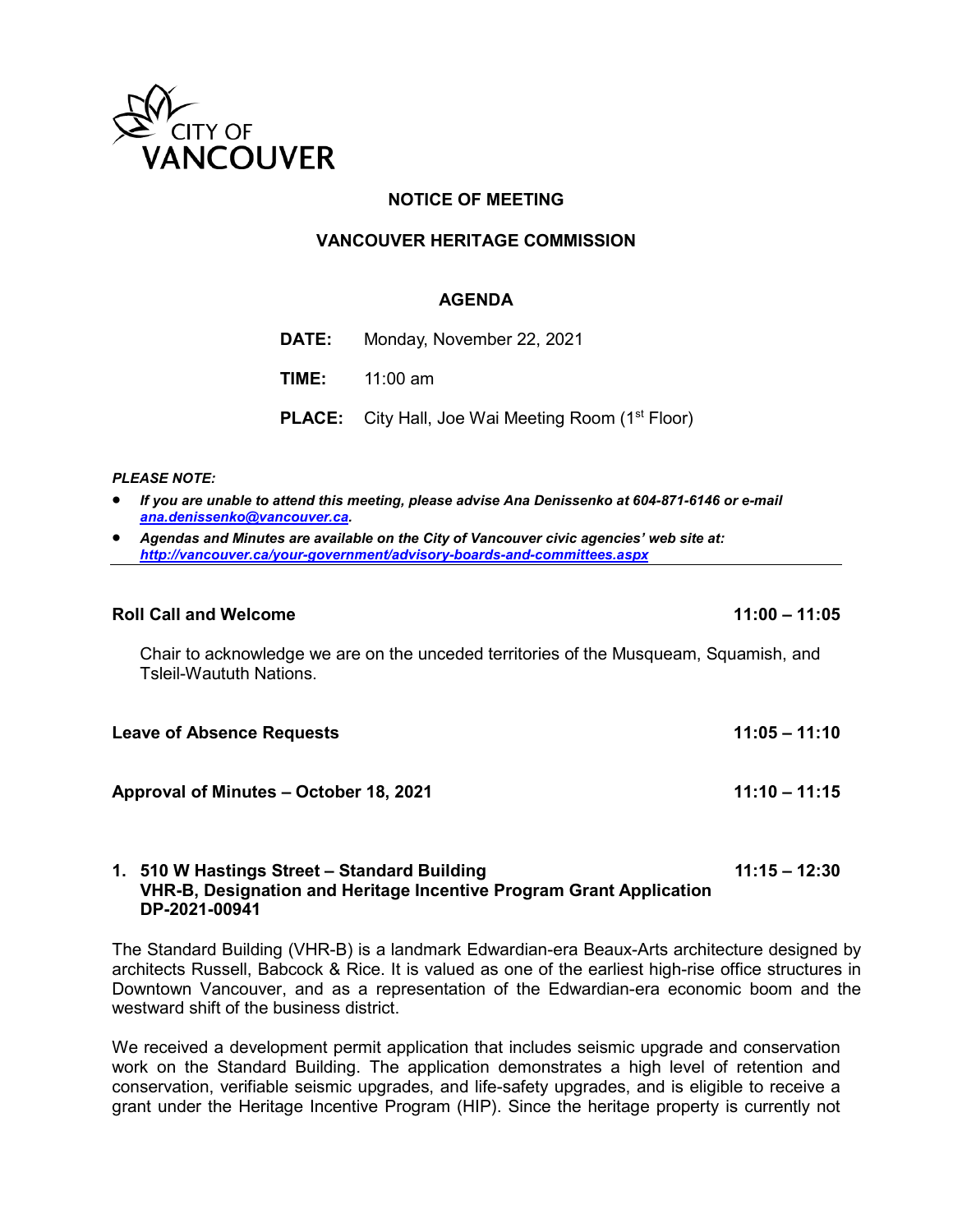protected, its eligibility for HIP incentive is subject to its designation prior to a development permit issuance.

The cost estimates for this project is under review by Real Estate and Facilities Department, but according to findings so far, staff estimate that the financial incentive for the project would be between 2.75 to 3 million dollars, based on HIP Policy and Procedures.

The zoning applicable to the site is DD (Downtown District). The preservation and rehabilitation of the Standard Building's character-defining elements are outlined in the Heritage Conservation Plan (September 2021) prepared by Donald Luxton & Associates, generally in accordance with the *Standards & Guidelines for the Conservation of Historic Places in Canada*.

The major proposed conservation procedures outlined in the Conservation Plan include:

- stabilization of unreinforced exterior character-defining elements
- structural reinforcing of parapet
- localized structural improvements relating to mechanical improvements;
- localized masonry cleaning and repairs;
- preservation and repair of existing skylight;
- preservation and rehabilitation of wood windows;
- rehabilitation of steel windows;
- new roof membrane and associated roof drainage works;
- interior upgrades to public corridors, washrooms, stairwells, and services rooms; and,
- upgrades to elevators, security systems, HVAC systems, fire and life safety, plumbing, and electrical.

Should Council approve this grant application, the applicant will be required to designate the structure and exterior of the Standard building; a Designation By-law and Restoration Covenant to be prepared by Legal Services and registered on title. All agreed upon work and a site visit must be completed prior to release of grant funds.

Staff are seeking comments on the Heritage Conservation Plan, in particular the scope of work that is eligible for financial incentive under the HIP, as well as the required designation of the structure and exterior of the Standard Building.

#### **Issues:**

- Comments on the Heritage Conservation Plan, exterior work, proposed seismic upgrading (stabilization of unreinforced exterior character-defining elements) and lifesafety upgrades
- Support for designation of the structure and exterior of the Standard Building
- Support for financial incentive through Heritage Incentive Program
- **Staff:** Elijah Sabadlan, Heritage Planner
- Applicant: Kieran Lynch, Colliers Project Leaders, [Kieran.Lynch@colliersprojectleaders.com](mailto:Kieran.Lynch@colliersprojectleaders.com) Gareth Keane, Colliers Project Leaders, [Gareth.Keane@colliersprojectleaders.com](mailto:Gareth.Keane@colliersprojectleaders.com) Daniel Hawreluk, Kasian, [Daniel.Hawreluk@kasian.com](mailto:Daniel.Hawreluk@kasian.com)